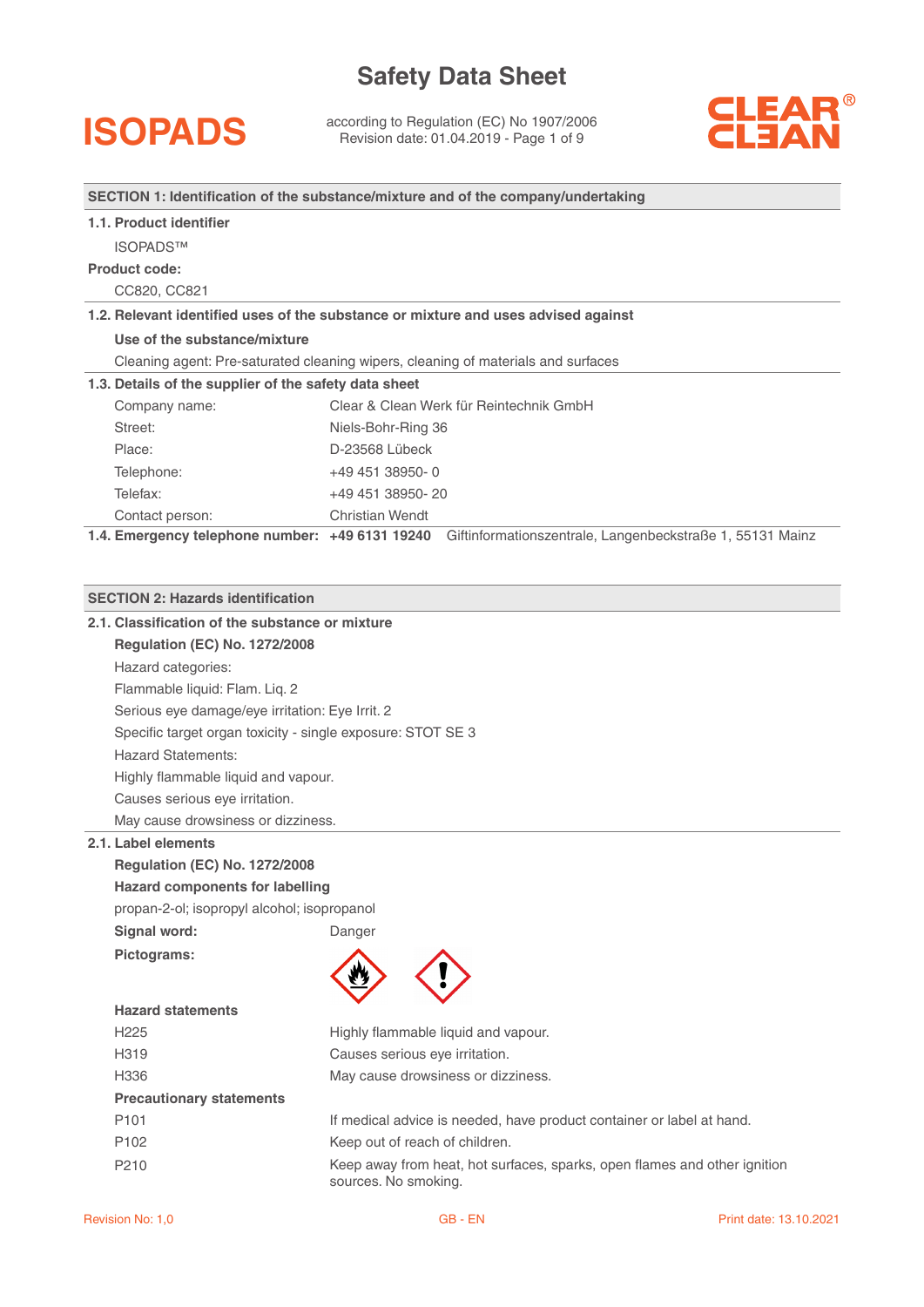

according to Regulation (EC) No 1907/2006 Revision date: 01.04.2019 - Page 2 of 9



#### **Precautionary statements**

| P370 + P378      | In case of fire: Use Foam; Carbon dioxide (CO2), Dry extinguishing powder to extinguish. |
|------------------|------------------------------------------------------------------------------------------|
| P403 + P235      | Store in a well-ventilated place. Keep cool.                                             |
| P <sub>501</sub> | Dispose of waste according to applicable legislation.                                    |

#### **2.3. Other hazards**

No information available.

#### **SECTION 3: Composition/information on ingredients**

#### **3.2. Mixtures**

#### **Chemical characterization**

Saturated nonwoven wiper

Contains: propan-2-ol; isopropyl alcohol; isopropanol, in aqueous solution

#### **Hazardous components**

| <b>CAS No</b> | <b>Chemical name</b>      |                                                       |                  | Quantity |
|---------------|---------------------------|-------------------------------------------------------|------------------|----------|
|               | EC No                     | Index No                                              | REACH No         |          |
|               | <b>GHS Classification</b> |                                                       |                  |          |
| 67-63-0       |                           | propan-2-ol; isopropyl alcohol; isopropanol           |                  | 70%      |
|               | 200-661-7                 | 603-117-00-0                                          | 01-2119457558-25 |          |
|               |                           | Flam. Liq. 2, Eye Irrit. 2, STOT SE 3; H225 H319 H336 |                  |          |

Full text of H and EUH statements: see section 16.

#### **SECTION 4: First aid measures**

#### **4.1. Description of first aid measures**

#### **After inhalation**

Provide fresh air. In case of accident or unwellness, seek medical advice immediately (show directions for use or safety data sheet if possible).

#### **After contact with skin**

Wash with plenty of water. Take off contaminated clothing and wash it before reuse.

#### **After contact with eyes**

After contact with the eyes, rinse with water with the eyelids open for a sufficient length of time, then consult an ophthalmologist immediately. Remove contact lenses, if present and easy to do. Continue rinsing.

#### **After ingestion**

Observe risk of aspiration if vomiting occurs. Immediately call a doctor.

#### **4.2. Most important symptoms and effects, both acute and delayed**

May cause irritation. Headache, Dizziness, Drowsiness, Anaesthetic state, Unconsciousness Has degreasing effect on the skin.

#### **4.3. Indication of any immediate medical attention and special treatment needed**  Treat symptomatically.

#### **SECTION 5: Firefighting measures**

#### **5.1. Extinguishing media**

#### **Suitable extinguishing media**

Carbon dioxide (CO2), Foam, Extinguishing powder. Co-ordinate fire-fighting measures to the fire surroundings.

**Unsuitable extinguishing media** 

No information available.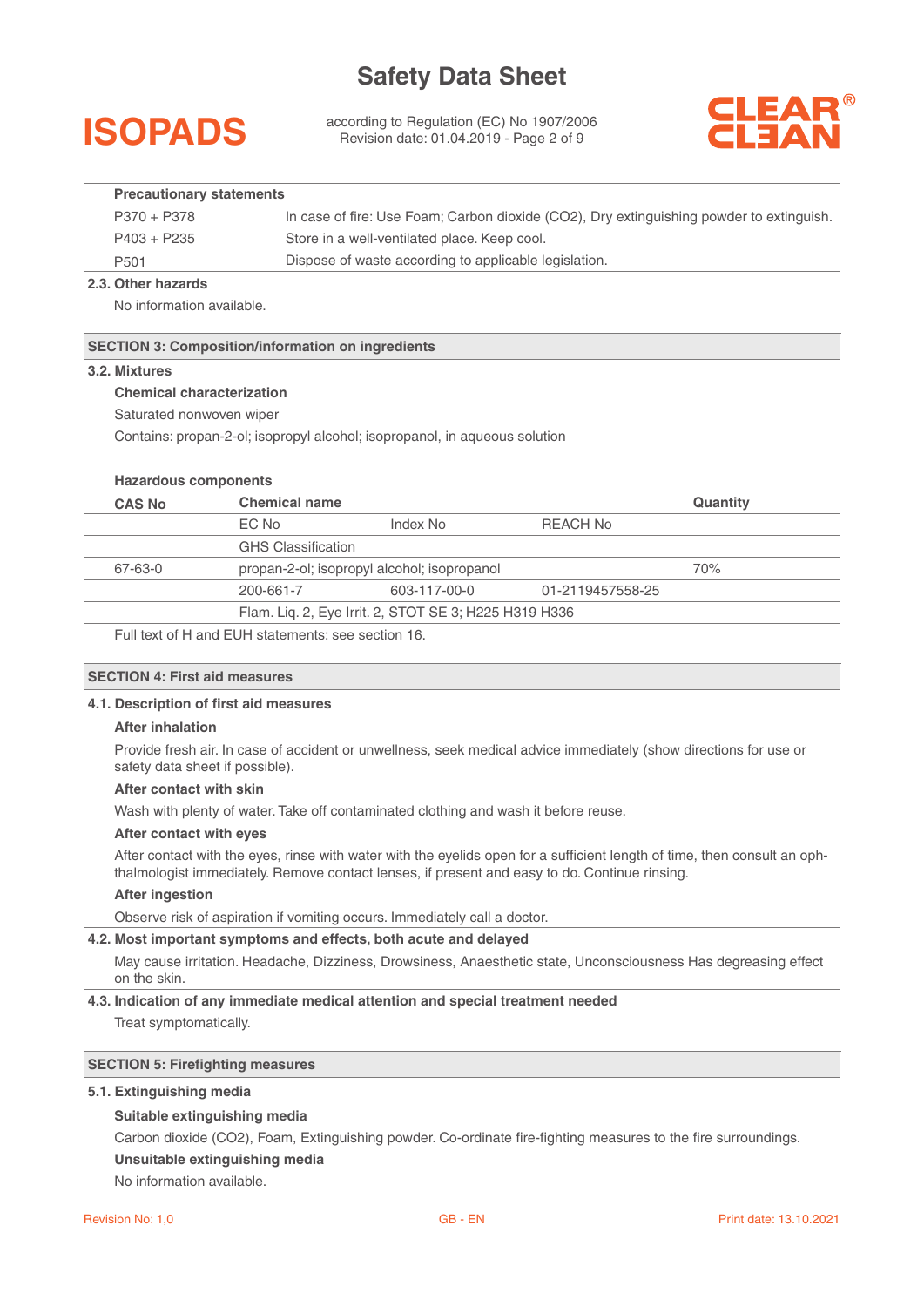

according to Regulation (EC) No 1907/2006 Revision date: 01.04.2019 - Page 3 of 9



#### **5.2. Special hazards arising from the substance or mixture**

Highly flammable. Vapours can form explosive mixtures with air. The vapour of the product is heavier than air and may accumulate below ground level, in pits, channels and basements in higher concentration.

In case of fire may be liberated: Carbon dioxide (CO2), Carbon monoxide.

#### **5.3. Advice for firefighters**

In case of fire: Wear self-contained breathing apparatus. Full protective suit.

#### **Additional information**

Use water spray jet to protect personnel and to cool endangered containers. Suppress gases/vapours/mists with water spray jet. Collect contaminated fire extinguishing water separately.

Do not allow entering drains or surface water.

#### **SECTION 6: Accidental release measures**

#### **6.1. Personal precautions, protective equipment and emergency procedures**

Remove all sources of ignition. Provide adequate ventilation. Do not breathe gas/fumes/vapour/spray. Avoid contact with skin, eyes and clothes. Use personal protection equipment.

#### **6.2. Environmental precautions**

Do not allow uncontrolled discharge of product into the environment. Danger of explosion

#### **6.3. Methods and material for containment and cleaning up**

Absorb with liquid-binding material (e.g. sand, diatomaceous earth, acid- or universal binding agents). Treat the recovered material as prescribed in the section on waste disposal.

#### **6.4. Reference to other sections**

Safe handling: see section 7

Personal protection equipment: see section 8

Disposal: see section 13

#### **SECTION 7: Handling and storage**

#### **7.1. Precautions for safe handling**

#### **Advice on safe handling**

Use only in well-ventilated areas. Do not breathe gas/fumes/vapour/spray.

#### **Advice on protection against fire and explosion**

Keep away from sources of ignition - No smoking. Take precautionary measures against static discharges. Vapours can form explosive mixtures with air.

#### **7.2. Conditions for safe storage, including any incompatibilities**

#### **Requirements for storage rooms and vessels**

Keep container tightly closed. Keep in a cool, well-ventilated place. Keep away from heat, hot surfaces, sparks, open flames and other ignition sources. No smoking.

#### **Hints on joint storage**

Do not store together with: Oxidizing agent, Strong acid, Pyrophoric or self-heating substances.

Keep away from food, drink and animal feedingstuffs

#### **Further information on storage conditions**

Protect against direct sunlight.

#### **7.3. Specific end use(s)**

Cleaning agent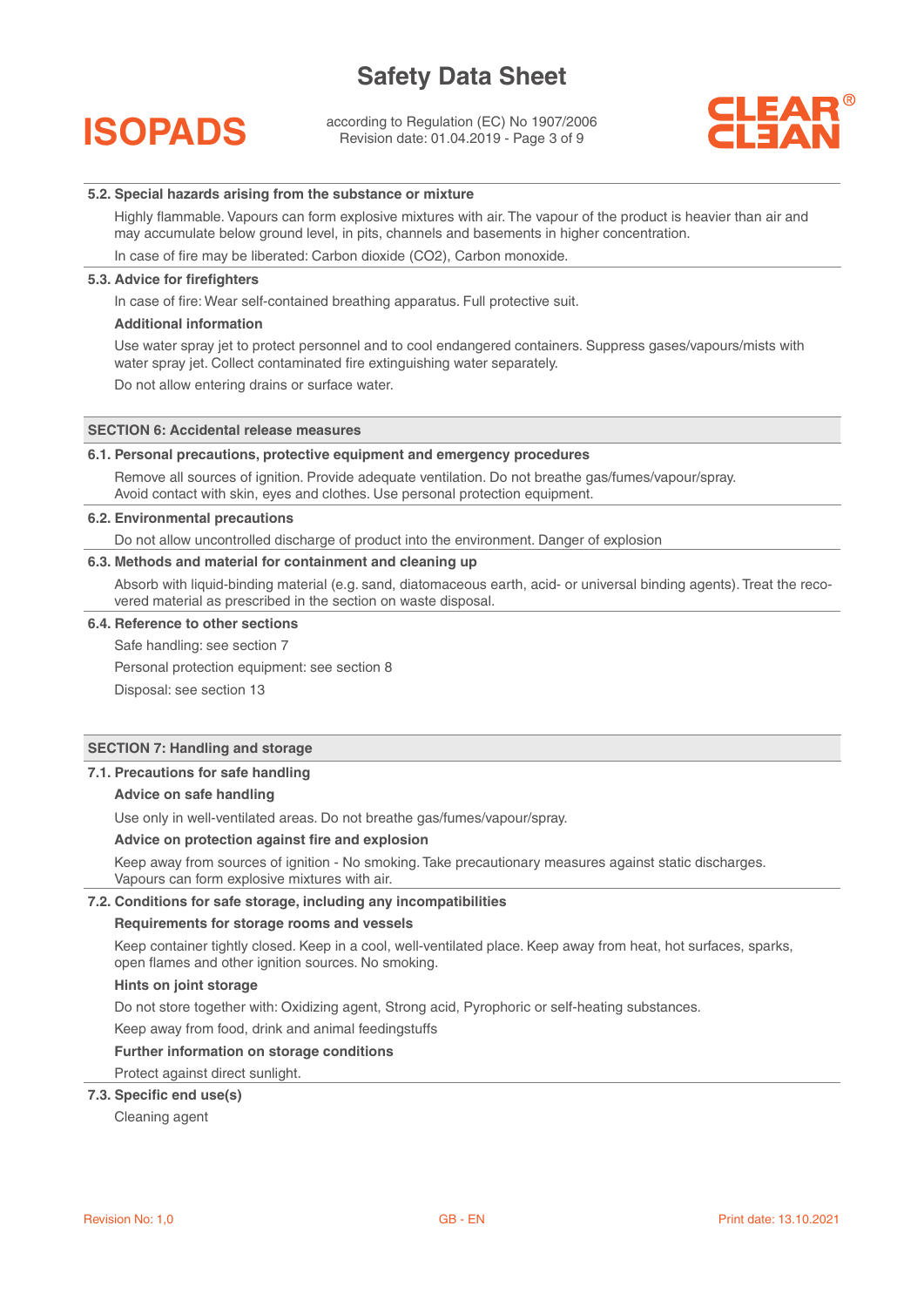## **ISOPADS**

according to Regulation (EC) No 1907/2006 Revision date: 01.04.2019 - Page 4 of 9



#### **SECTION 8: Exposure controls/personal protection**

#### **8.1. Control parameters Exposure limits (EH40)**

| CAS No  | Substance   | ppm | mq/m <sup>3</sup> | fibres/ml | Category      | Drigin     |
|---------|-------------|-----|-------------------|-----------|---------------|------------|
| 67-63-0 | Propan-2-ol | 400 | 999               |           | TWA (8 h)     | WEL        |
|         |             | 500 | 1250              |           | STEL (15 min) | <b>WEL</b> |

#### **8.2. Exposure controls**



#### **Appropriate engineering controls**

Provide adequate ventilation as well as local exhaustion at critical locations.

#### **Protective and hygiene measures**

Remove contaminated, saturated clothing immediately. Do not breathe gas/fumes/vapour/spray. Wash hands and face before breaks and after work and take a shower if necessary. When using do not eat or drink.

#### **Eye/face protection**

Suitable eye protection: Tightly sealed safety glasses.

#### **Hand protection**

By long-term hand contact:

Suitable material: NBR (Nitrile rubber)

Thickness of the glove material: 0.40 mm

Breakthrough time (maximum wearing time): > 480 min

By short-term hand contact:

Suitable material:CR (polychloroprene, chloroprene rubber)

Thickness of the glove material: 0.65 mm

Breakthrough time (maximum wearing time): > 120 min

When handling with chemical substances, protective gloves must be worn with the CE-label including the four control digits. The quality of the protective gloves resistant to chemicals must be chosen as a function of the specific working place concentration and quantity of hazardous substances. For special purposes, it is recommended to check the resistance to chemicals of the protective gloves mentioned above together with the supplier of these gloves.

#### **Skin protection**

Flame-retardant protective clothing. Wear anti-static footwear and clothing

#### **Respiratory protection**

In case of inadequate ventilation wear respiratory protection.

#### **Environmental exposure controls**

Avoid release to the environment.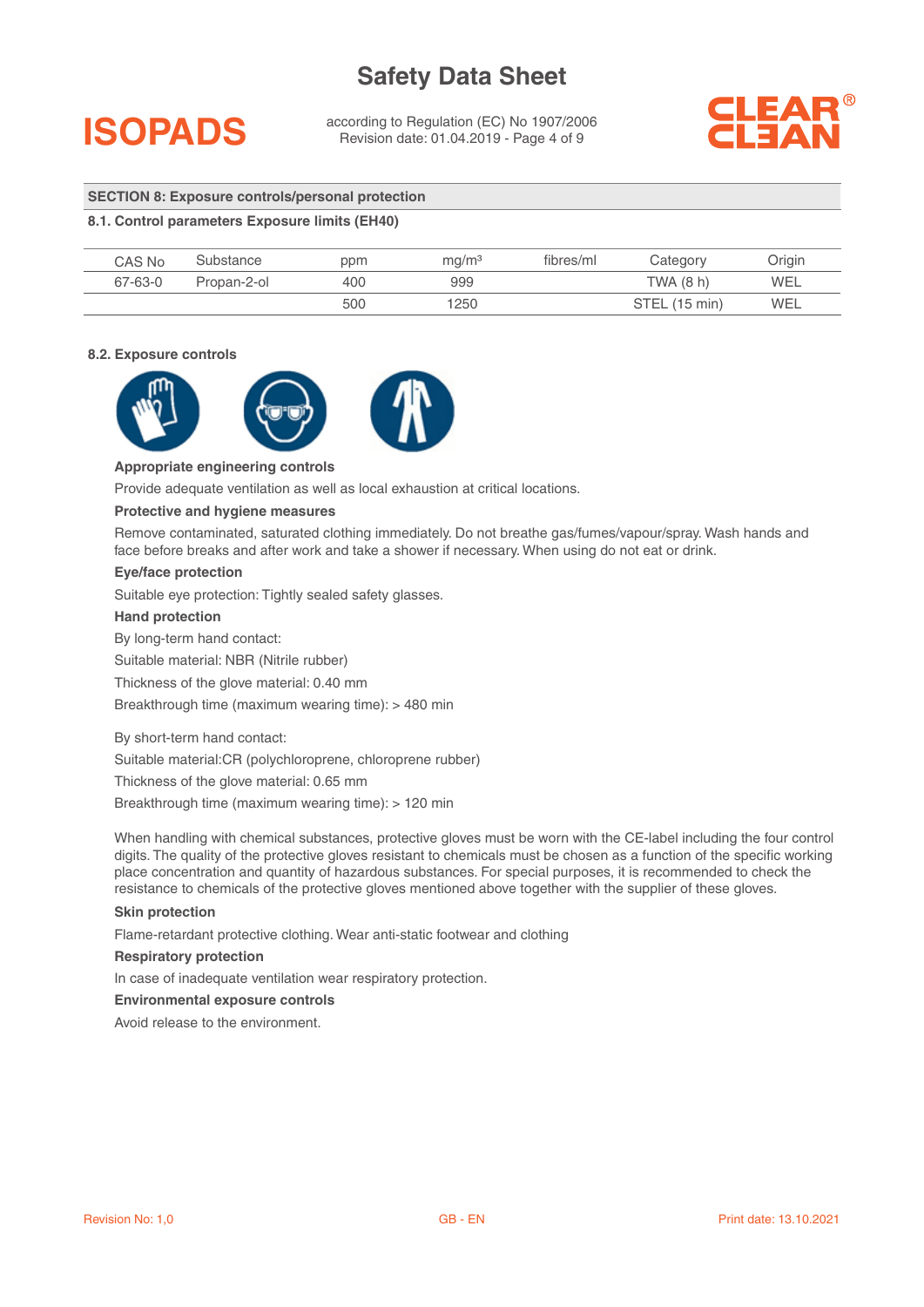## **ISOPADS**

according to Regulation (EC) No 1907/2006 Revision date: 01.04.2019 - Page 5 of 9



| <b>SECTION 9: Physical and chemical properties</b>                  |                                      |  |
|---------------------------------------------------------------------|--------------------------------------|--|
| 9.1. Information on basic physical and chemical properties          |                                      |  |
| Physical state:                                                     | liquid                               |  |
| Colour:                                                             | colourless                           |  |
| Odour:                                                              | like: Alcohol                        |  |
| pH-Value:                                                           | not determined                       |  |
| Changes in the physical state                                       |                                      |  |
| Melting point:                                                      | not determined                       |  |
| Initial boiling point and boiling range:                            | not determined                       |  |
| Flammpunkt:                                                         | (Isopropanol) 12 ° C                 |  |
| Flammability                                                        |                                      |  |
| Solid:                                                              | not applicable                       |  |
| Gas:                                                                | not applicable                       |  |
| <b>Explosive properties</b>                                         |                                      |  |
| Vapours can form explosive mixtures with air.                       |                                      |  |
| Lower explosion limits:                                             | (Isopropanol) 2 vol. %               |  |
| Upper explosion limits:                                             | not determined                       |  |
| Ignition temperature:                                               | (Isopropanol) 425 °C                 |  |
| <b>Auto-ignition temperature</b>                                    |                                      |  |
| Solid:                                                              | not applicable                       |  |
| Gas:                                                                | not applicable                       |  |
| Decomposition temperature:                                          | not determined                       |  |
| <b>Oxidizing properties</b>                                         |                                      |  |
| Not oxidising.                                                      |                                      |  |
| Vapour pressure: (at 20 °C):                                        | (Isopropanol) 43 hPa                 |  |
| Density (at 20 °C):                                                 | (Isopropanol) 0.87 g/cm <sup>3</sup> |  |
| Water solubility:                                                   | completely miscible                  |  |
| Solubility in other solvents                                        |                                      |  |
| not determined                                                      |                                      |  |
| Partition coefficient:                                              | not determined                       |  |
| Viscosity / dynamic:                                                | not determined                       |  |
| Viscosity / kinematic:                                              | not determined                       |  |
| Vapour density:                                                     | not determined                       |  |
| Evaporation rate:                                                   | not determined                       |  |
| 9.2. Other information                                              |                                      |  |
| Odour threshold:                                                    | not determined                       |  |
| <b>SECTION 10: Stability and reactivity</b>                         |                                      |  |
| 10.1. Reactivity                                                    |                                      |  |
| Highly flammable.                                                   |                                      |  |
| 10.2. Chemical stability                                            |                                      |  |
| The product is stable under storage at normal ambient temperatures. |                                      |  |
| 10.3. Possibility of hazardous reactions                            |                                      |  |
| No known hazardous reactions.                                       |                                      |  |
| 10.4. Conditions to avoid                                           |                                      |  |

Keep away from sources of heat (e.g. hot surfaces), sparks and open flames. Vapours can form explosive mixtures with air.

Ξ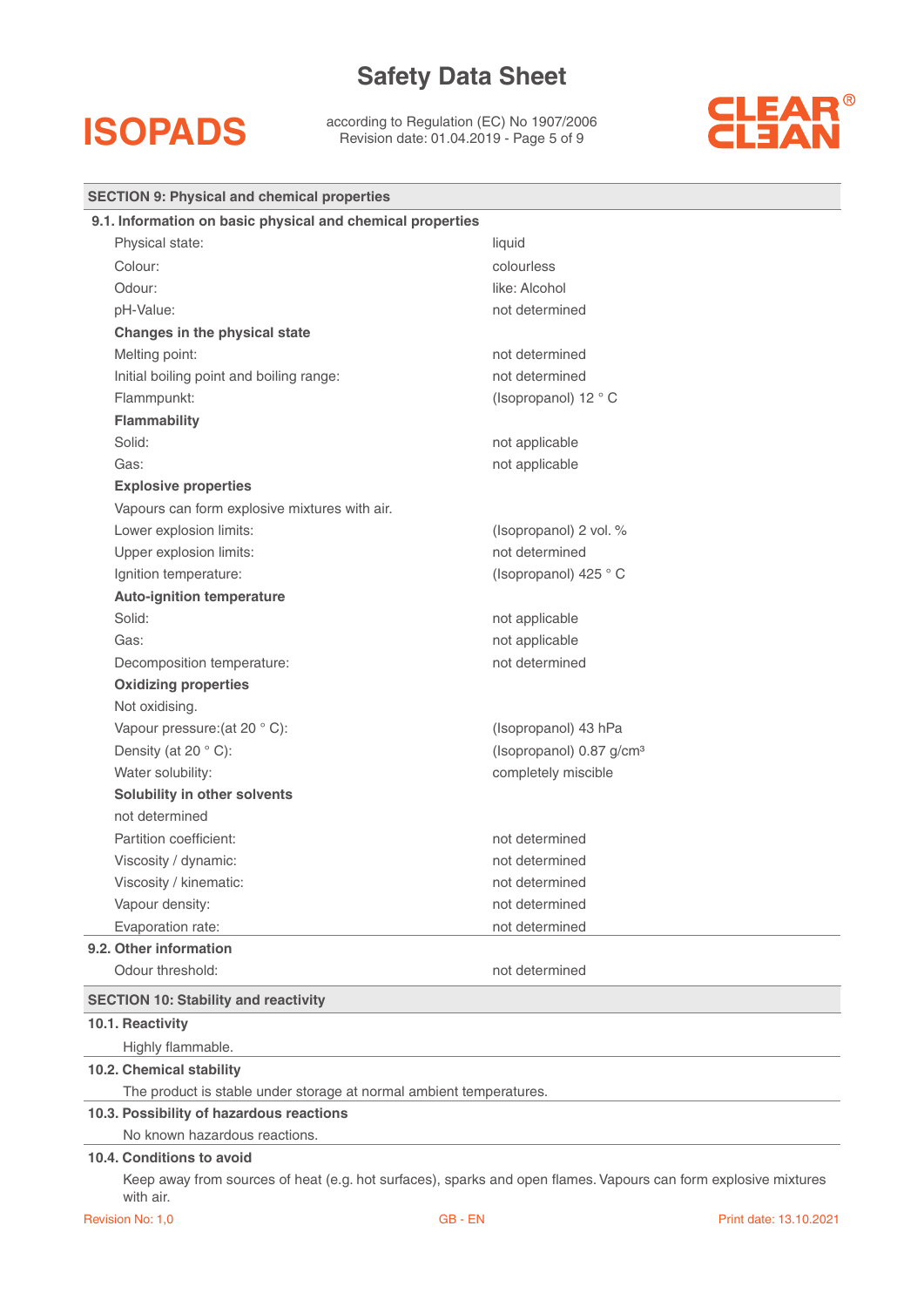## **ISOPADS**

according to Regulation (EC) No 1907/2006 Revision date: 01.04.2019 - Page 6 of 9



#### **10.5. Incompatible materials**

Oxidizing agent, Strong acid

**10.6. Hazardous decomposition products**  Carbon dioxide (CO2), Carbon monoxide.

#### **SECTION 11: Toxicological information**

#### **11.1. Information on toxicological effects**

#### **Acute toxicity**

Based on available data, the classification criteria are not met.

#### **Irritation and corrosivity**

Causes serious eye irritation.

Skin corrosion/irritation: Based on available data, the classification criteria are not met.

#### **Sensitising effects**

Based on available data, the classification criteria are not met.

#### **Carcinogenic/mutagenic/toxic effects for reproduction**

Based on available data, the classification criteria are not met.

#### **STOT-single exposure**

May cause drowsiness or dizziness. (propan-2-ol; isopropyl alcohol; isopropanol)

#### **STOT-repeated exposure**

Based on available data, the classification criteria are not met.

#### **Aspiration hazard**

Based on available data, the classification criteria are not met.

#### **Additional information on tests**

The mixture is classified as hazardous according to regulation (EC) No 1272/2008 [CLP].

#### **Practical experience**

#### **Other observations**

Prolonged or repeated contact with skin or mucous membrane result in irritation symptoms such as redness, blistering, dermatitis, etc. Has degreasing effect on the skin. Vapours may cause drowsiness and dizziness.

| <b>SECTION 12: Ecological information</b> |  |  |
|-------------------------------------------|--|--|
| 12.1. Toxicity                            |  |  |
| The product is not: Ecotoxic.             |  |  |
| 12.2. Persistence and degradability       |  |  |
| The product has not been tested.          |  |  |
| 12.3. Bioaccumulative potential           |  |  |
| The product has not been tested           |  |  |
| 12.4. Mobility in soil                    |  |  |
| The product has not been tested.          |  |  |
| 12.5. Results of PBT and vPvB assessment  |  |  |
| The product has not been tested.          |  |  |
| 12.6. Other adverse effects               |  |  |
| No information available.                 |  |  |
|                                           |  |  |

### **Further information**

Avoid release to the environment.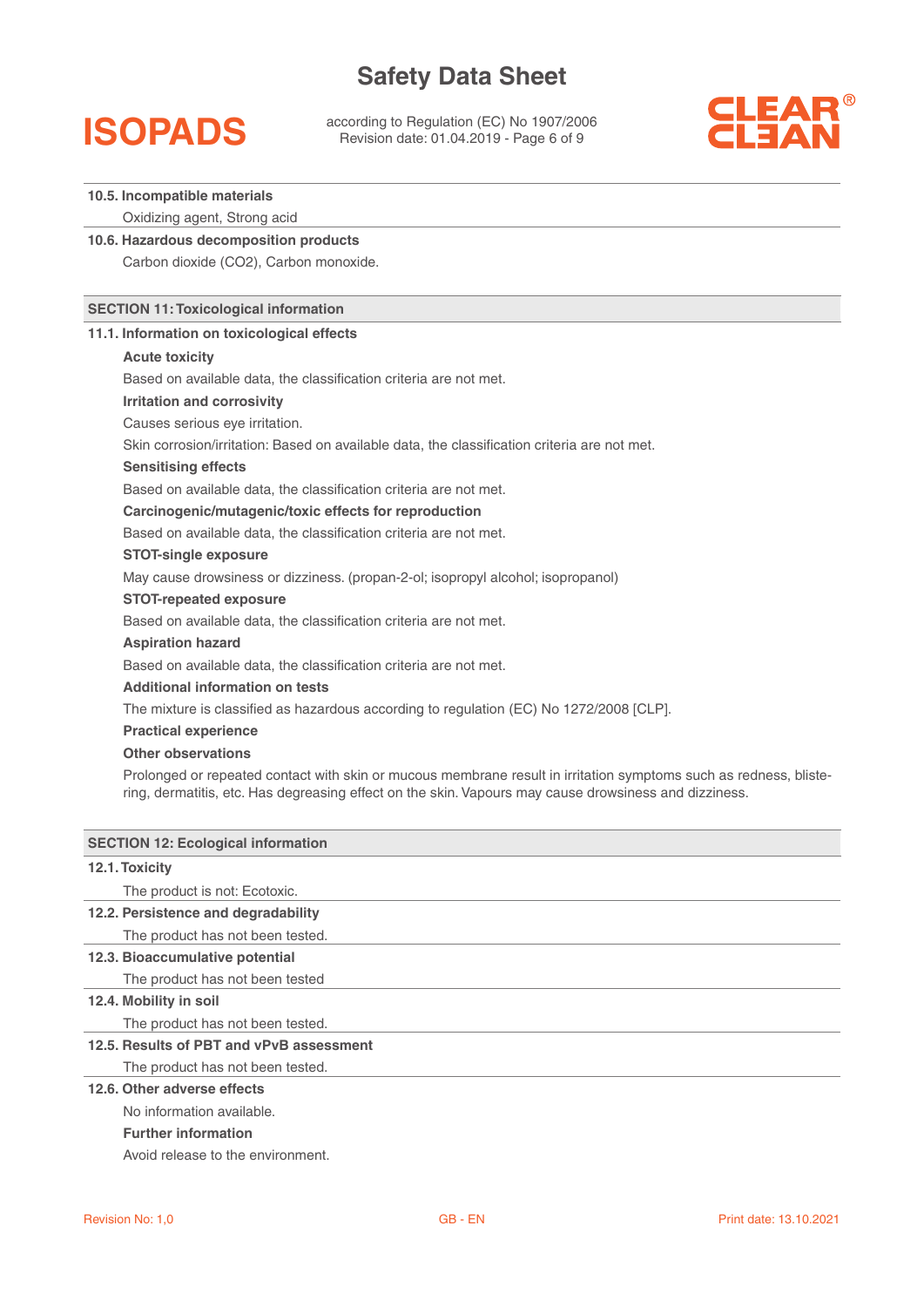## **ISOPADS**

**SECTION 13: Disposal considerations**

according to Regulation (EC) No 1907/2006 Revision date: 01.04.2019 - Page 7 of 9



| 13.1. Waste treatment methods                                           |                                                                                                           |  |  |  |
|-------------------------------------------------------------------------|-----------------------------------------------------------------------------------------------------------|--|--|--|
| <b>Advice on disposal</b>                                               |                                                                                                           |  |  |  |
|                                                                         | Do not allow to enter into surface water or drains. Dispose of waste according to applicable legislation. |  |  |  |
| <b>Contaminated packaging</b>                                           |                                                                                                           |  |  |  |
| Wash with plenty of water. Completely emptied packages can be recycled. |                                                                                                           |  |  |  |
|                                                                         |                                                                                                           |  |  |  |
|                                                                         |                                                                                                           |  |  |  |
| <b>SECTION 14: Transport information</b>                                |                                                                                                           |  |  |  |
| <b>Land transport (ADR/RID</b>                                          |                                                                                                           |  |  |  |
| 14.1. UN number:                                                        | <b>UN 3175</b>                                                                                            |  |  |  |
| 14.2. UN proper shipping name:                                          | SOLIDS CONTAINING FLAMMABLE LIQUID, N.O.S.<br>(2-Propanol; Isopropylalkohol; Isopropanol)                 |  |  |  |
| 14.3. Transport hazard class(es):                                       | 4.1                                                                                                       |  |  |  |
| 14.4. Packing group:                                                    | $\vert\vert$                                                                                              |  |  |  |
| Hazard label:                                                           | 4.1                                                                                                       |  |  |  |
|                                                                         |                                                                                                           |  |  |  |
|                                                                         |                                                                                                           |  |  |  |
| Classification code:                                                    | F1                                                                                                        |  |  |  |
| <b>Special Provisions:</b>                                              | 216 274 601                                                                                               |  |  |  |
| Limited quantity:                                                       | 1 kg                                                                                                      |  |  |  |
| Excepted quantity:                                                      | E2                                                                                                        |  |  |  |
| Transport category:                                                     | 2                                                                                                         |  |  |  |
| Hazard No:                                                              | 40                                                                                                        |  |  |  |
| Tunnel restriction code:                                                | Ε                                                                                                         |  |  |  |
| <b>Inland waterways transport (ADN)</b>                                 |                                                                                                           |  |  |  |
| 14.1. UN number:                                                        | <b>UN 3175</b>                                                                                            |  |  |  |
| 14.2. UN proper shipping name:                                          | SOLIDS CONTAINING FLAMMABLE LIQUID, N.O.S.<br>(2-Propanol; Isopropylalkohol; Isopropanol)                 |  |  |  |
| 14.3. Transport hazard class(es):                                       | 4.1                                                                                                       |  |  |  |
| 14.4. Packing group:                                                    | Ш                                                                                                         |  |  |  |
| Hazard label:                                                           | 4.1                                                                                                       |  |  |  |
|                                                                         | Л                                                                                                         |  |  |  |
|                                                                         |                                                                                                           |  |  |  |
| Classification code:                                                    | F1                                                                                                        |  |  |  |
| <b>Special Provisions:</b>                                              | 216 274 601 800                                                                                           |  |  |  |
| Limited quantity:                                                       | 1 kg                                                                                                      |  |  |  |
| Excepted quantity:                                                      | E <sub>2</sub>                                                                                            |  |  |  |
| <b>Marine transport (IMDG)</b>                                          |                                                                                                           |  |  |  |
| 14.1. UN number:                                                        | <b>UN 3175</b>                                                                                            |  |  |  |
| 14.2. UN proper shipping name:                                          | SOLIDS CONTAINING FLAMMABLE LIQUID, N.O.S.<br>(2-Propanol; Isopropylalkohol; Isopropanol)                 |  |  |  |
| 14.3. Transport hazard class(es):                                       | 4.1                                                                                                       |  |  |  |
|                                                                         |                                                                                                           |  |  |  |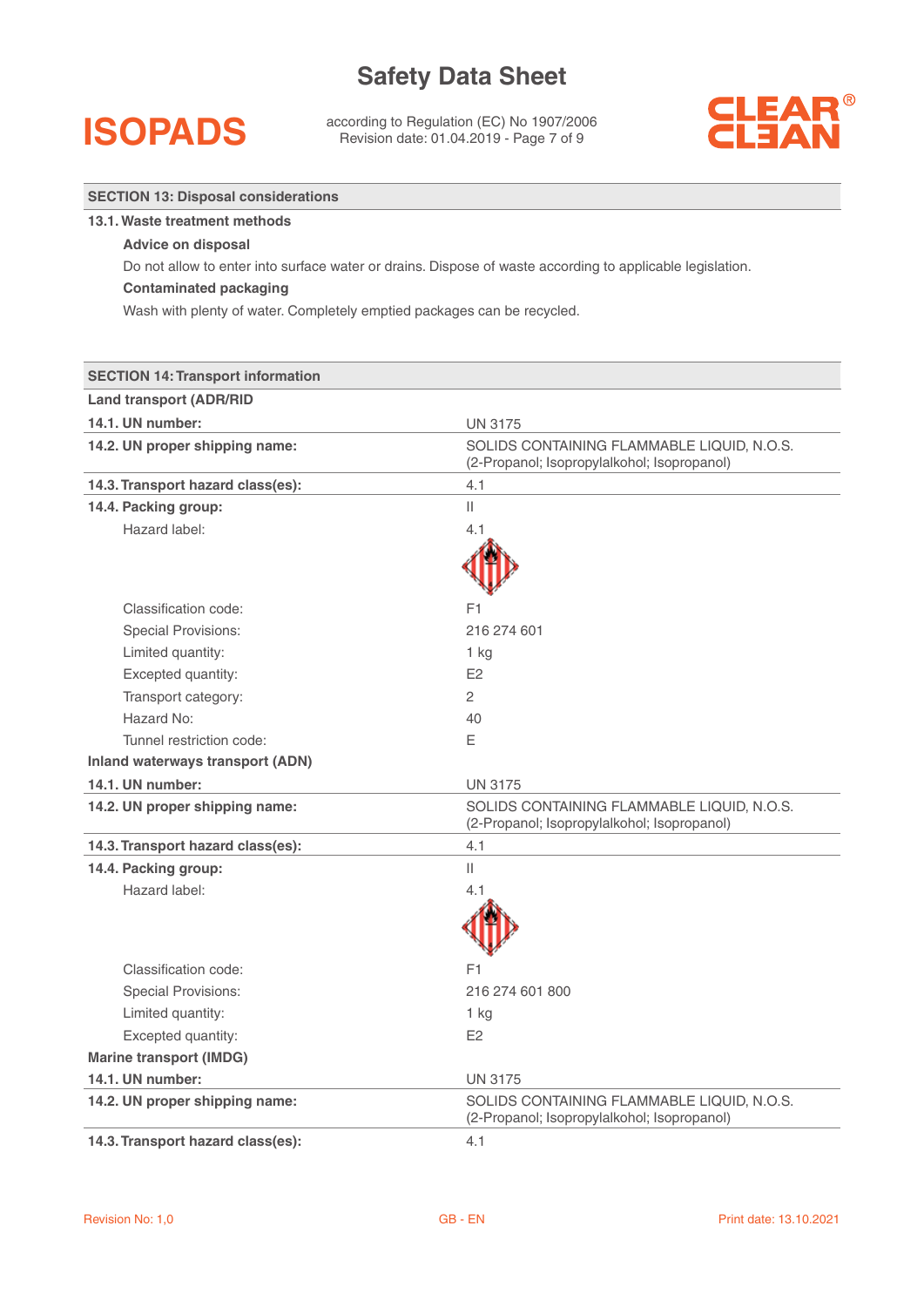

according to Regulation (EC) No 1907/2006 Revision date: 01.04.2019 - Page 8 of 9



| 14.4. Packing group:                                                                                 | Ш                                                                                         |  |  |  |
|------------------------------------------------------------------------------------------------------|-------------------------------------------------------------------------------------------|--|--|--|
| Hazard label:                                                                                        | 4.1                                                                                       |  |  |  |
|                                                                                                      |                                                                                           |  |  |  |
| <b>Special Provisions:</b>                                                                           | 216, 274                                                                                  |  |  |  |
| Limited quantity:                                                                                    | 1 kg                                                                                      |  |  |  |
| Excepted quantity:                                                                                   | E <sub>2</sub>                                                                            |  |  |  |
| EmS:                                                                                                 | $F-A, S-I$                                                                                |  |  |  |
| Air transport (ICAO-TI/IATA-DGR)                                                                     |                                                                                           |  |  |  |
| 14.1. UN number:                                                                                     | <b>UN 3175</b>                                                                            |  |  |  |
| 14.2. UN proper shipping name:                                                                       | SOLIDS CONTAINING FLAMMABLE LIQUID, N.O.S.<br>(2-Propanol; Isopropylalkohol; Isopropanol) |  |  |  |
| 14.3. Transport hazard class(es):                                                                    | 4.1                                                                                       |  |  |  |
| 14.4. Packing group:                                                                                 | $\mathbf{  }$                                                                             |  |  |  |
| Hazard label:                                                                                        | 4.1                                                                                       |  |  |  |
|                                                                                                      |                                                                                           |  |  |  |
| <b>Special Provisions</b>                                                                            | A46                                                                                       |  |  |  |
| Limited quantity Passenger:                                                                          | 5 kg                                                                                      |  |  |  |
| Passenger LQ:                                                                                        | Y441                                                                                      |  |  |  |
| Excepted quantity:                                                                                   | E2                                                                                        |  |  |  |
| IATA-packing instructions - Passenger:                                                               | 445                                                                                       |  |  |  |
| IATA-max. quantity - Passenger:                                                                      | 15 kg                                                                                     |  |  |  |
| IATA-packing instructions - Cargo:                                                                   | 448                                                                                       |  |  |  |
| IATA-max. quantity - Cargo:                                                                          | 50 kg                                                                                     |  |  |  |
| 14.5. Environmental hazards                                                                          |                                                                                           |  |  |  |
| <b>ENVIRONMENTALLY HAZARDOUS:</b>                                                                    | no                                                                                        |  |  |  |
| 14.6. Special precautions for user                                                                   |                                                                                           |  |  |  |
| No information available.                                                                            |                                                                                           |  |  |  |
| 14.7. Transport in bulk according to Annex II of Marpol and the IBC Code                             |                                                                                           |  |  |  |
| not applicable                                                                                       |                                                                                           |  |  |  |
| Other applicable information                                                                         |                                                                                           |  |  |  |
| Transport as "limited quantity" according to chapter 3.4 ADR/RID                                     |                                                                                           |  |  |  |
|                                                                                                      |                                                                                           |  |  |  |
| <b>SECTION 15: Regulatory information</b>                                                            |                                                                                           |  |  |  |
| 15.1. Safety, health and environmental regulations/legislation specific for the substance or mixture |                                                                                           |  |  |  |
| <b>EU</b> regulatory information                                                                     |                                                                                           |  |  |  |
| Restrictions on use (REACH, annex XVII):                                                             |                                                                                           |  |  |  |
| Entry 3: propan-2-ol; isopropyl alcohol; isopropanol                                                 |                                                                                           |  |  |  |
| Entry 40: 2-Propanol; Isopropylalkohol; Isopropanol                                                  |                                                                                           |  |  |  |
| 2010/75/EU (VOC):                                                                                    | 70%                                                                                       |  |  |  |

Information according to 2012/18/EU (SEVESO III): P5c FLAMMABLE LIQUIDS